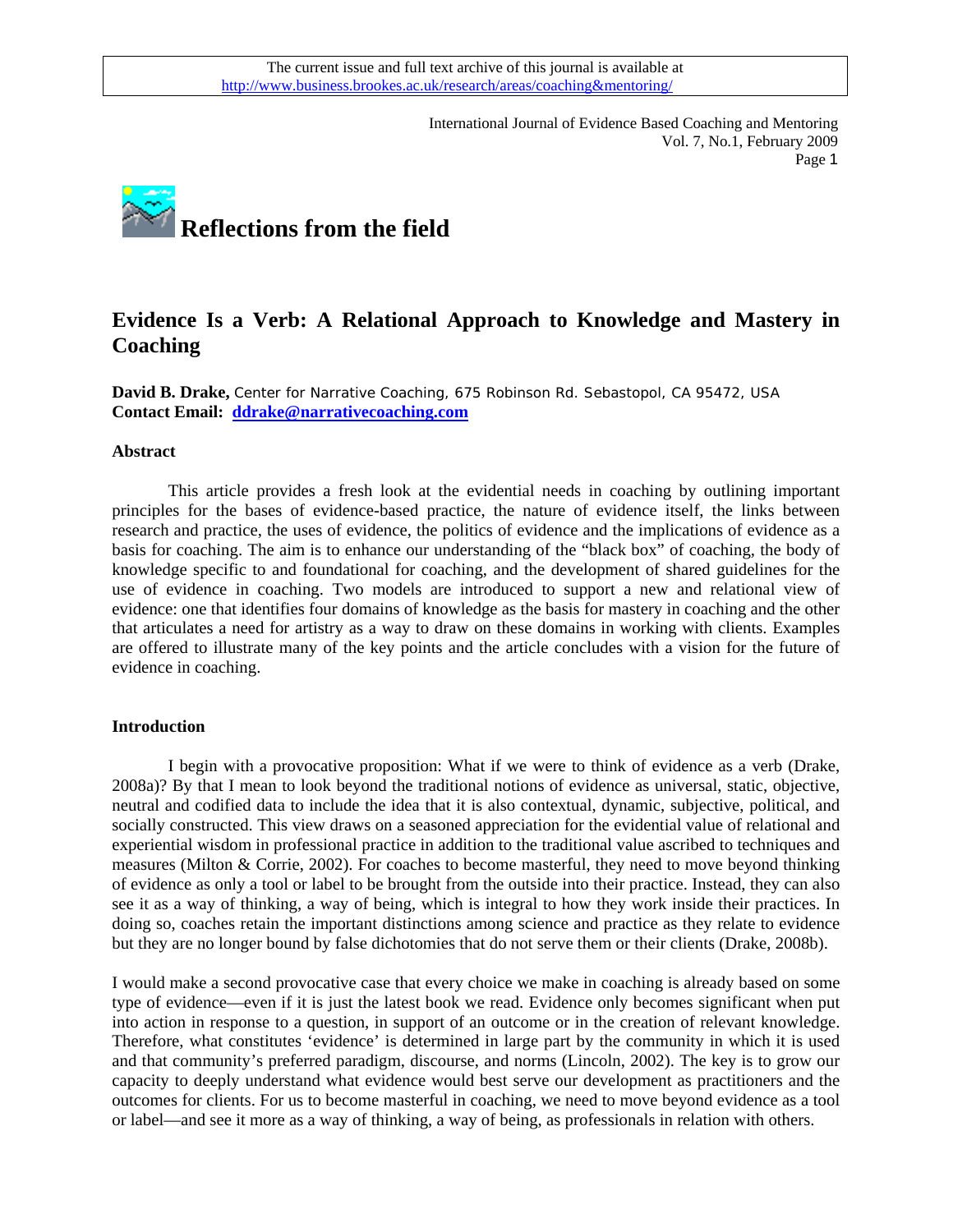Coaching will benefit in three significant ways from thinking of evidence in this way. First, the "black box" of coaching can be explicated so that researchers can study what occurs in coaching (and how and why decisions are made), coaches can assess and adjust their theories-in-use (Argyris, 1994), and coach educators can understand mastery and how it is developed (Drake, 2007). Second, we can develop a body of knowledge and research specific to and foundational for coaching. Third, we can support the development of shared guidelines for the role of evidence in coaching. This article addresses six aspects of a relational view of evidence in coaching: (1) the bases of evidence-based practice, (2) the nature of evidence itself, (3) the links between research and practice, (4) the uses of evidence, (5) the politics of evidence, and (6) the implications of evidence as a basis for coaching. Each of these aspects is essential and integral to masterful coaching.

#### **What Is Evidence-Based Practice?**

Eddy (2005) traced the first published use of the term "evidence-based" to a series of articles on guidelines published in the *Journal of the American Medical Association* in 1990 (p. 13). The lead author of those guidelines later described evidence-based practice (EBP) as, "the conscientious, explicit and judicious use of current best evidence in making decisions about the care of individual patients, [which] means integrating individual clinical expertise with the best available external clinical evidence from systematic research" (Sackett, Haynes, Guyatt, & Tugwell,1996, p. 71). Later, in applying the framework to the medical profession, the definition became, "Evidence-based medicine (EBM) is the integration of best research evidence with clinical expertise and patient values" (Sackett, Strauss, Richardson, Rosenberg, & Haynes, 2000, p. 1).

In this article, I will argue that there are four domains of knowledge that are essential to foster such an approach to evidence in coaching: personal, contextual, professional, and foundational. In doing so, I make the case that relying too heavily on the medical approach to evidence may not be either appropriate or useful in coaching. Instead, I share the interest of Tanenbaum (2005) and others in aspiring to decisionmaking patterns in coaching that openly draw on valid research, personal reflexivity, professional experience, and contextual awareness on behalf of the client. I observe that there is a growing sophistication in the coaching community in making finer distinctions among the types and sources of knowledge and the implications of evidence (Corrie & Callahan, 2000) for an integrated and masterful approach to coaching.

#### **The Nature of Evidence**

What is evidence, anyway? As a word, it seems fairly straightforward. Yet there are important distinctions to be made in coaching about how to define it and the types of evidence that matter to us. As an example, coaching is often positioned as moving away from the problem-orientation of the scientific paradigm and the pathology-orientation of the medical model. At the same time, these historical orientations have certain features critical for the maturation of coaching as a profession and a discipline, and even the very notion of "evidence" borrows heavily from these traditions. We can see this in Scheidel's (1994) definition of evidence as "information, in any form, presented to support the inferences drawn and arguments made on some research question" (p. 66). In seeking a broader definition of and value for evidence in coaching, coaches would do well to heed the distinction between internal and external validity offered by Knotthaus and Dinant, who advocated for "medicine-based evidence" as well as "evidence-based medicine" (cited in Steinberg & Luce, 2005, p. 86).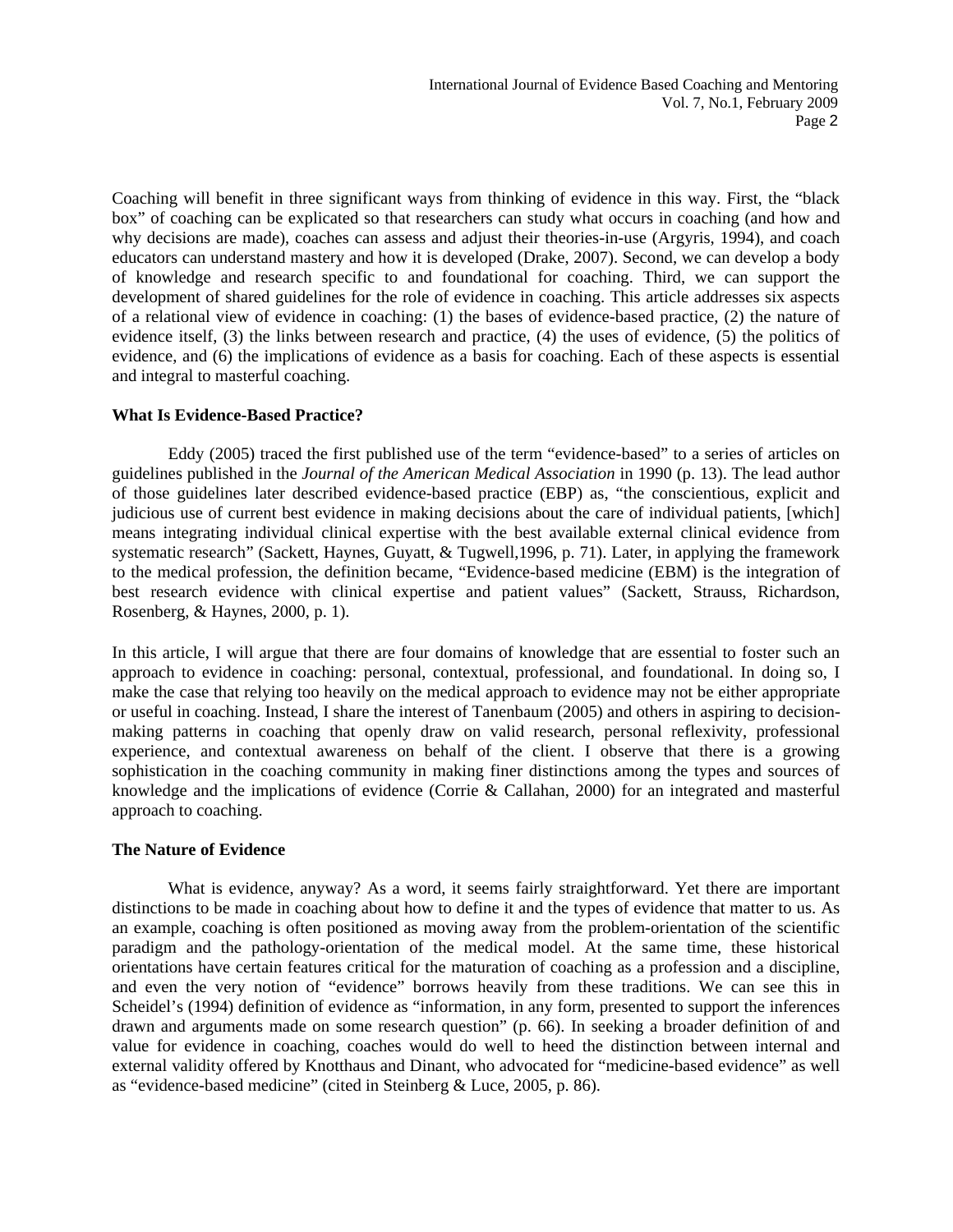This reciprocal relationship between science and practice supports the idea that evidence only becomes significant when put into action—in response to a question, in support of an outcome or in the creation of relevant knowledge. Therefore, what constitutes "evidence" is determined in large part by the community in which it is used and that community's preferred paradigm, discourse, and norms (Lincoln, 2002). As Fisher (1977) noted, evidence does not exist outside of a theoretical, paradigmatic, or metaphysical framework. Therefore, it is imperative for coaching as a nascent professional community to establish its norms and values regarding evidence. Doing so will help us clearly articulate to clients, sponsors and peers what we believe about evidence, its nature and its use. If indeed, evidence only takes on value when it is used well, we need to candidly ask ourselves as coaches: (1) How do I *really* use the various types of evidence right now in my practice? (2) What would I *actually* do differently with more and better evidence? (3) What evidence would I need to be more effective and wise in my practice?

#### **The Links between Research and Practice**

Coaches need evidence that informs their awareness, shapes their assessment, and guides their actions—not only a "science of discourse, but [also] a science of intervention" (Lane & Corrie, 2006, p. 83). It is a matter of understanding what you notice, what you think it means, and what you should do about it. Many coaches struggle in particular with the latter—how to use research and evidence effectively in taking action and reflecting on their results. As coaching evolves, there is a growing recognition of the need to establish a clearer canon and taxonomy of evidence that addresses core questions for the field such as: (1) what works; (2) how it works; (3) why it works; (4) how well it works; (5) how we know it works; (6) when and with whom it works; and (7) what might work better (cf. Linley, 2006; Tanenbaum, 2005). Furthermore, it will be important to maintain an understanding of evidence that serves all the stakeholders in coaching.

For example, we recognize that understanding and dealing with complex client issues is often best done through interactions with multiple theories, forms of knowledge and types of evidence (Safran & Messer, 1997). However, many coaches, particularly as they start out, are not even sure in which domain of knowledge to search (Margison, 2001) for the right ingredients to serve their clients or deconstruct their work. What they are missing are road maps that connect coaching-related research to clear principles for decision-making and action in coaching. I have proposed the following model (Figure 1) as a key element for such a road map. It offers research and evidence as a dynamic interaction among four knowledge domains and the relational process between a coach and a client (and their respective systems)—each of whom brings knowledge and evidence in co-creating the coaching process and its results.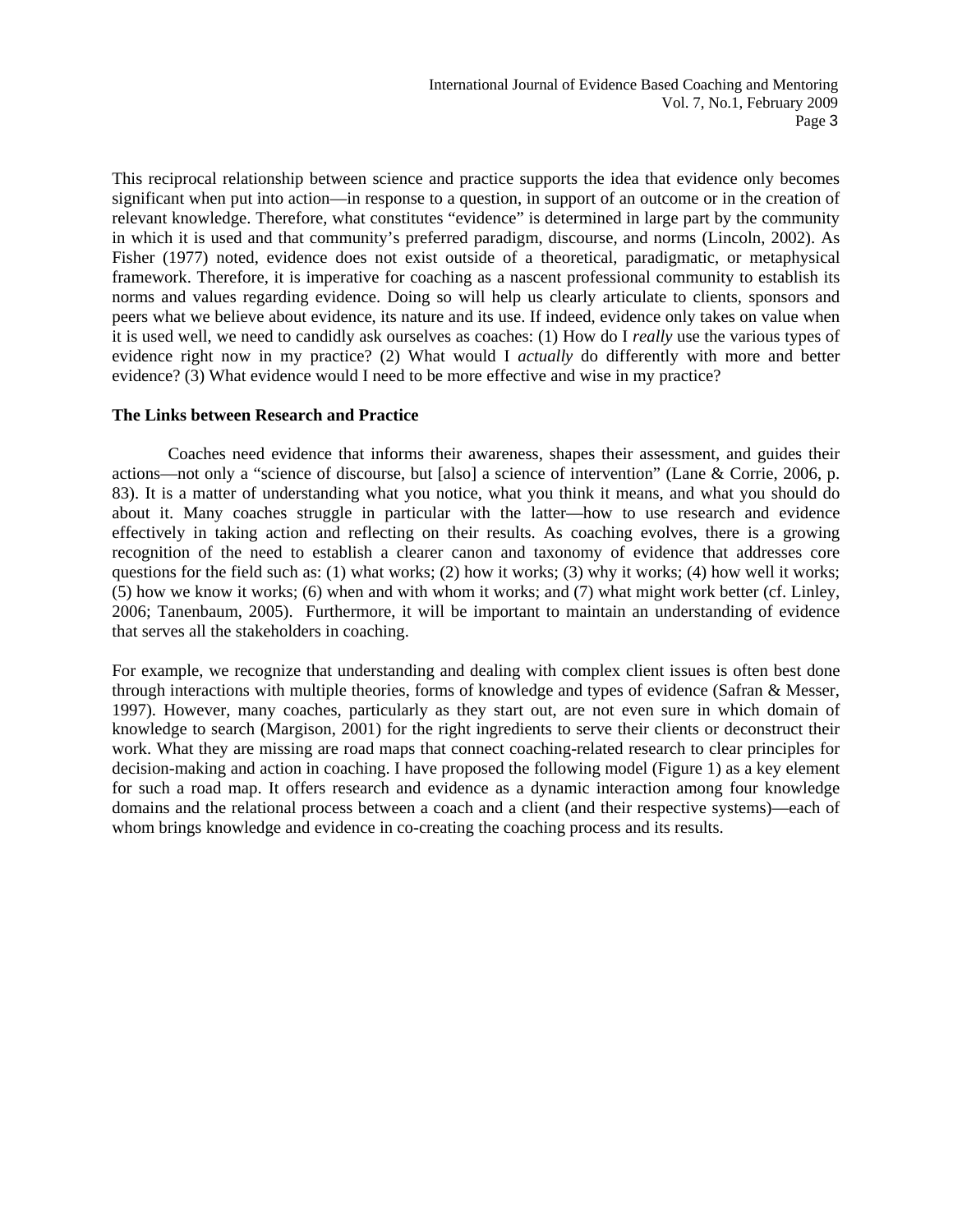International Journal of Evidence Based Coaching and Mentoring Vol. 7, No.1, February 2009 Page 4



**Figure 1: Four domains of knowledge for coaching mastery (Drake, 2007)** 

- 1. *Foundational Knowledge:* Theories, models, and guidelines based on research and scholarship from the basic and applied sciences that inform choices in coaching.
- 2. *Professional Knowledge:* Competencies and methods based on research and scholarship by practitioners as they engage in coaching and reflect on outcomes.
- 3. *Self Knowledge:* Awareness, maturity and wisdom based on the personal development of practitioners and clients as they participate in coaching.
- 4. *Contextual Knowledge:* Subject matter expertise, organizational savvy and strategies based on a systemic understanding of the client's issues and objectives in coaching.

In teaching this model, I use common coaching situations to identify evidence from each of the four knowledge domains that may be useful in helping the client achieve a successful outcome. I address both the expertise of the coach and the experience of the client in mapping options for engagement. For example, in coaching a client who is not sustaining the change she is seeking, the following evidence may be useful: (1) using the Trans-Theoretical Model (Prochaska, Norcross, and DiClemente, 1994) to track indicators as to her stage of readiness for change—*foundational knowledge*; (2) comparing her goal structures and agreements (cf Grant, 2006) with best practices and lessons learned about those at her stage—*professional knowledge*; (3) realizing one's tendency to be overly optimistic and, therefore, prone to missing clues as to her true readiness—*self knowledge*; and (4) analyzing the data from the 360-degree assessment which point to organizational conditions that are not conducive to the client sustaining the change—*contextual knowledge*. Each of these sources of evidence can be used, as necessary, by the coach and the client to design a more effective process and attain better results.

Multiple streams of evidence are important in translating science into practice, as no one type of data can give us a complete picture of what is effective. Most quantitative research strives for internal validity to allow for rigorous testing and is thus susceptible to a limited ability to generalize beyond the sample studied. Many qualitative methods give rich contextual and individual descriptions but generally do not enable us to explain or predict an individual's behavior change. In a blended approach, coaches draw on and evaluate multiple sources of evidence for use with each unique client, and they are encouraged to do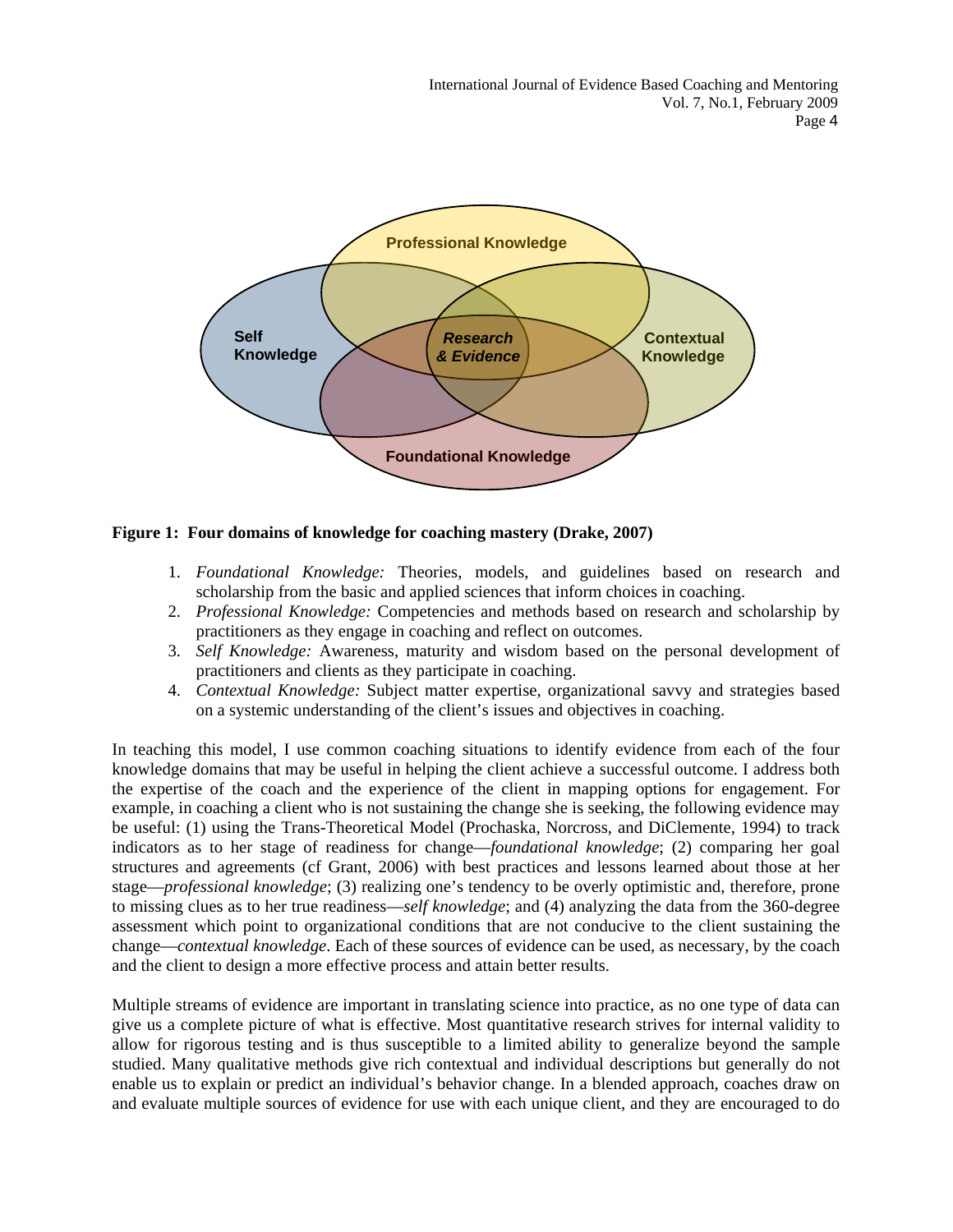so in ways that are consistent with and contribute to the collective evidence about efficacy in coaching. Prospective clients can support this movement by asking coaches and schools to articulate the evidential processes that inform their coaching methods.

This approach requires that coaches recognize the strengths and limitations of the evidence obtained from each domain of knowledge and type of research, and to draw on them as needed to improve their work with each unique client situation. The key issue here is not that coaches should all accept the same theoretical foundations or evidential criteria. Rather, it is that we would be served well by using the same evidentiary discipline (Grant & Cavanaugh, 2003) across all forms of knowledge and elements in coaching. For example, the role of intuition in guiding our methods as coaches can be examined as vigorously as the outcomes for our clients.

As part of this process, coaches need to make more visible and validate the causal connections between the basic and applied sciences and the practices they use. The goal is to connect salient research evidence and coaching processes in a way that has both scientific integrity and practical utility. As Denmark and Krauss (2005) observed, however, there is often tension wherever a discipline contains both *basic* and *applied* interests because of competing pressures and requirements. The development of research-driven foundations and practice-driven tools for dealing with evidence will enable coaches to mitigate some of this tension by enabling them to integrate the two in their decision-making with clients and their reflections on the results.

Two factors would help coaching achieve a greater integration of research and practice: (1) more connections between traditional research and the issues important to practice, and (2) more understanding of the dynamics between empiricism and success in the practice context (Hayes, Barlow, & Nelson-Gray, 1999).

Unlike psychotherapists who draw on the science of psychology and contribute to its ongoing development, coaches intentionally need to make the connections to other disciplines in order to craft a unique and potent practice—complete with its own discourse, process, and values around evidence (Drake & Stober, 2005; Peterson & Hicks, 1996). Coaches have the opportunity to create a new stance on evidence that takes more seriously the historic scientific requirements of a profession as well as the dynamic contextual needs of a new type of practice. By respecting multiple types of knowledge and evidence, coaches can incorporate research guidance, practice experience, client experience, local context knowledge, (and professional knowledge) in making better decisions in working with their clients (Rycroft-Malone et al., 2004). Great coaches do this instinctively; the goal now is to be able to articulate and disseminate how this is done in order to increase the conscious competence within coaching. The benefits of doing so are contingent on an increased ability and a commitment from coaches to make use of evidence in guiding their practice decisions.

#### **Uses of Evidence**

In addition to understanding differences in the sources and types of evidence, it is also important to make distinctions about how evidence is used. In doing so, we can start with Kraiger's (2002) identification of three purposes for evaluation: marketing, decision-making, and improvement, as a hierarchy by which to measure the state of evidence within coaching. As an industry that began largely in the marketplace, a large portion of evidence was presented for promotional purposes—on behalf of programs, approaches, and individual coaches. We are now starting to see increases in the development of evidence that is legitimate in fulfilling the other two purposes in coaching—decisions and improvements. This is a welcome shift and demonstrates the early stages of a maturing professional practice. To continue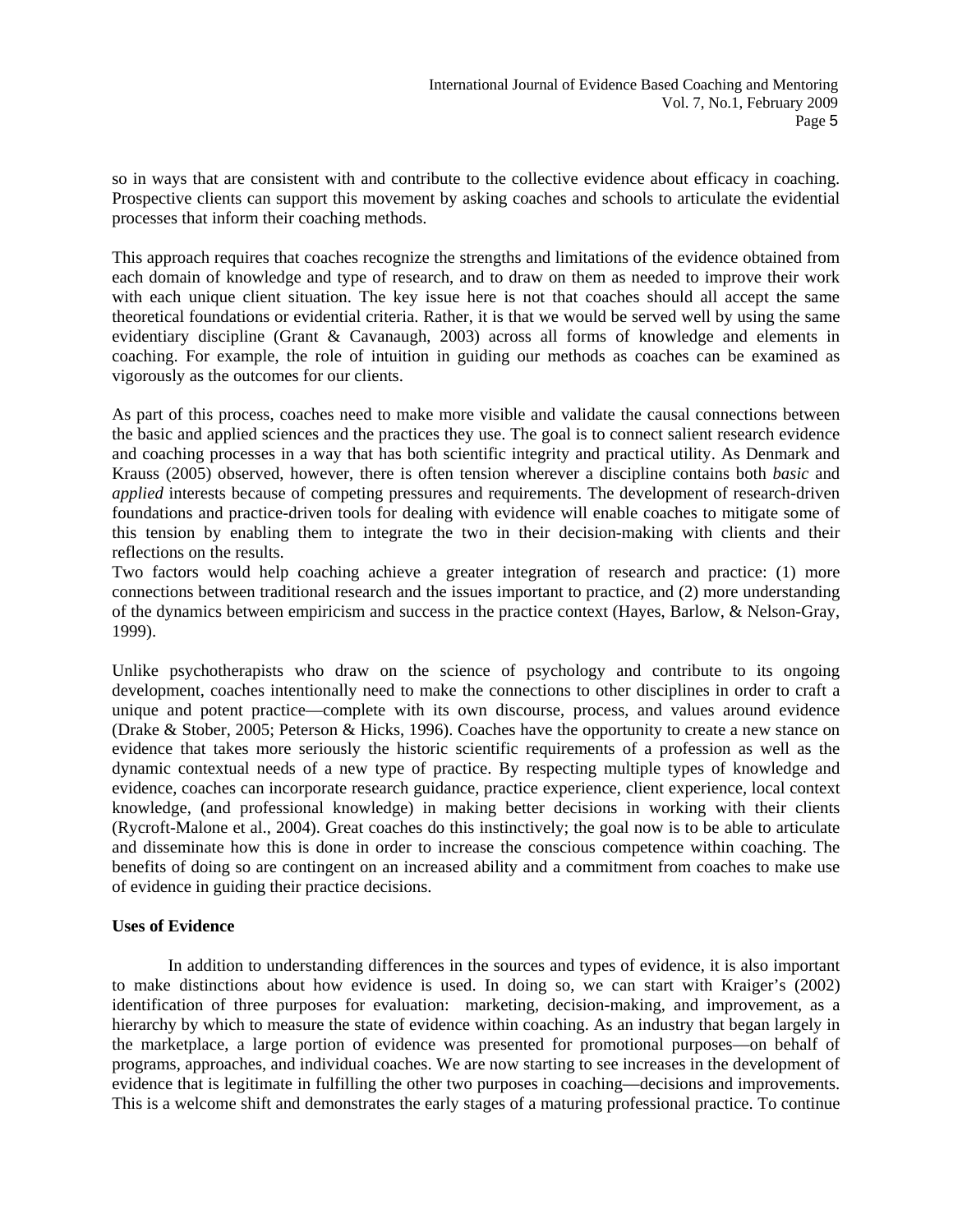this shift, there is a need for greater critical thinking skills and a more explicit pedagogy to help coaches navigate the complex evidentiary culture in which they work (Trierweiler & Stricker, 1998).

As an example, one of the key arenas for the use of evidence in professional practice is in the act of diagnosis. While coaching does not share the problem orientation often found in the medical model and its expert-diagnosis orientation, the competencies around the selection and application of evidence in assessing the client remain essential. It may be useful here to think of evidence as a flow rather than an object and to emphasize the importance of helping coaches use evidence as well as produce evidence. As such, we need to look more closely at how coaches draw on the four domains of knowledge (Figure 1) in preparing for, conducting and reporting on their sessions and projects with clients. At any given point in the process, what evidence from these domains are they noticing, accessing, constructing and implementing? Overall, these issues are important as the coaching community debates the qualifications for evidence, the guidelines for decision rules, and the optimal levels of specificity in translating research evidence into coaching practice.

Working within the professional community of psychotherapists, Lane and Corrie (2006) recognized that practitioners must be rigorous in their analysis AND innovative in their design. They asked, "How can we legitimately lay claim to the status of scientist [as in scientist-practitioner] if a substantial component of our 'artistry' entails being unable to predict which ideas will emerge and how we will implement them?" (p. 58). Coaching, an arguably "artistic" practice in this sense, is well-suited to move beyond the historical science-practice dichotomy to create another way of thinking about this symbiotic relationship. For example, in my work I bring together the science of narrative psychology, the experience of the client's stories, the power of personal presence, and the wisdom from my professional practice in choosing how to artfully engage with a client. Each of these threads can be seen in the model I use in teaching the four domains of knowledge (Figure 2).

Artistry results from developing mastery in all four domains such that one can fluidly draw from and link to them as necessary to operate at high levels in the coaching session and for the broader profession. In the process of teaching coaching skills to over 2,500 professionals and leaders, I have found this model invaluable in determining what knowledge domains I need to focus on for a given group. For example, in teaching therapists with strong foundational knowledge and self knowledge, I tend to focus on the professional knowledge and contextual knowledge they will need to be effective in organizational settings. Conversely, in teaching managers with strong professional and contextual knowledge, I focus on the personal and foundational knowledge they will need to be effective in guiding individual change. Regardless of the starting point, masterful coaches are able to recognize, prioritize and operationalize evidence from each knowledge domain in guiding their practice. Less-developed coaches rely too heavily on one or more of the domains of knowledge and tend to have more sporadic results as a result. The ability to draw on an integrated and actionable repertoire of knowledge (and the evidence to ground it) in relating to clients and their systems is key to mastery in coaching.

For example, masterful coaches are aware of their somatic-emotive states as sources of evidence about the session (personal knowledge); they sort the stories, told and untold, to discern what to pay attention to in the client's environment (contextual knowledge); they appropriately apply relevant theoretical frames and the related evidence in developing plans with the client for their desired change (foundational knowledge); and they integrate these various streams of knowledge and evidence in ways more likely to be effective based on their experience as a practitioner (professional knowledge). The grid (Figure 2) above provides a way to map a coach's development towards mastery and artistry—the ability to rigorously apply relevant knowledge from all four domains as needed to achieve optimal results and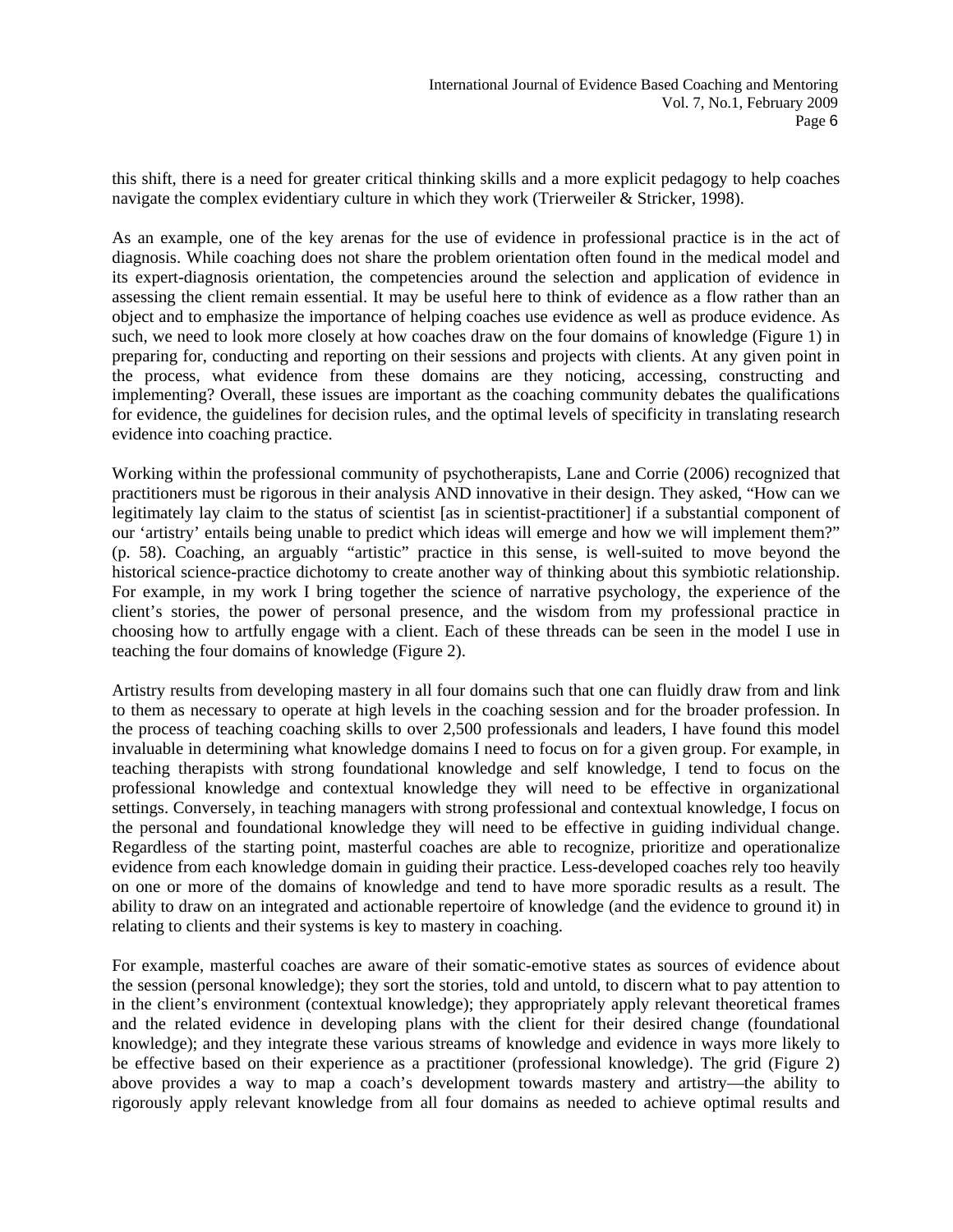enhance shared learning. Groopman's (2007) work on decision-making among doctors is informative here in looking at how, in their best moments, they make judgments based on the gestalt of their first impressions—a gestalt combined with a deliberate analysis of available evidence.



**Figure 2: The path of the master coach to artistry** 

## **Politics of Evidence**

Just as coaches make judgments in the moment as part of the iterative process in a coaching session, so prospective clients make judgments in selecting a coach. The latter offers an interesting example to illustrate the political nature of evidence. Clients want results, but few choose a coach because they use techniques with a demonstrated ability to achieve the client's outcome. It is more likely that clients choose an interpersonally competent coach who uses an approach they find compatible with their worldview (Messer, 2004). However, each approach requires and leads to the provision of different types of evidence. Clients and their sponsors also search by reputation and results related to their issues though the two may not always go hand in hand—and once again different needs and offerings related to evidence arise. Evidence is political because clients, sponsors, coaches, scholars, and the larger coaching community each have needs and expectations for evidence—and vie to privilege their evidence and their norms. Therefore, it is incumbent for all involved in coaching to stay in dialogue about a path forward regarding evidence and for coaches to equip themselves to be able to fully participate.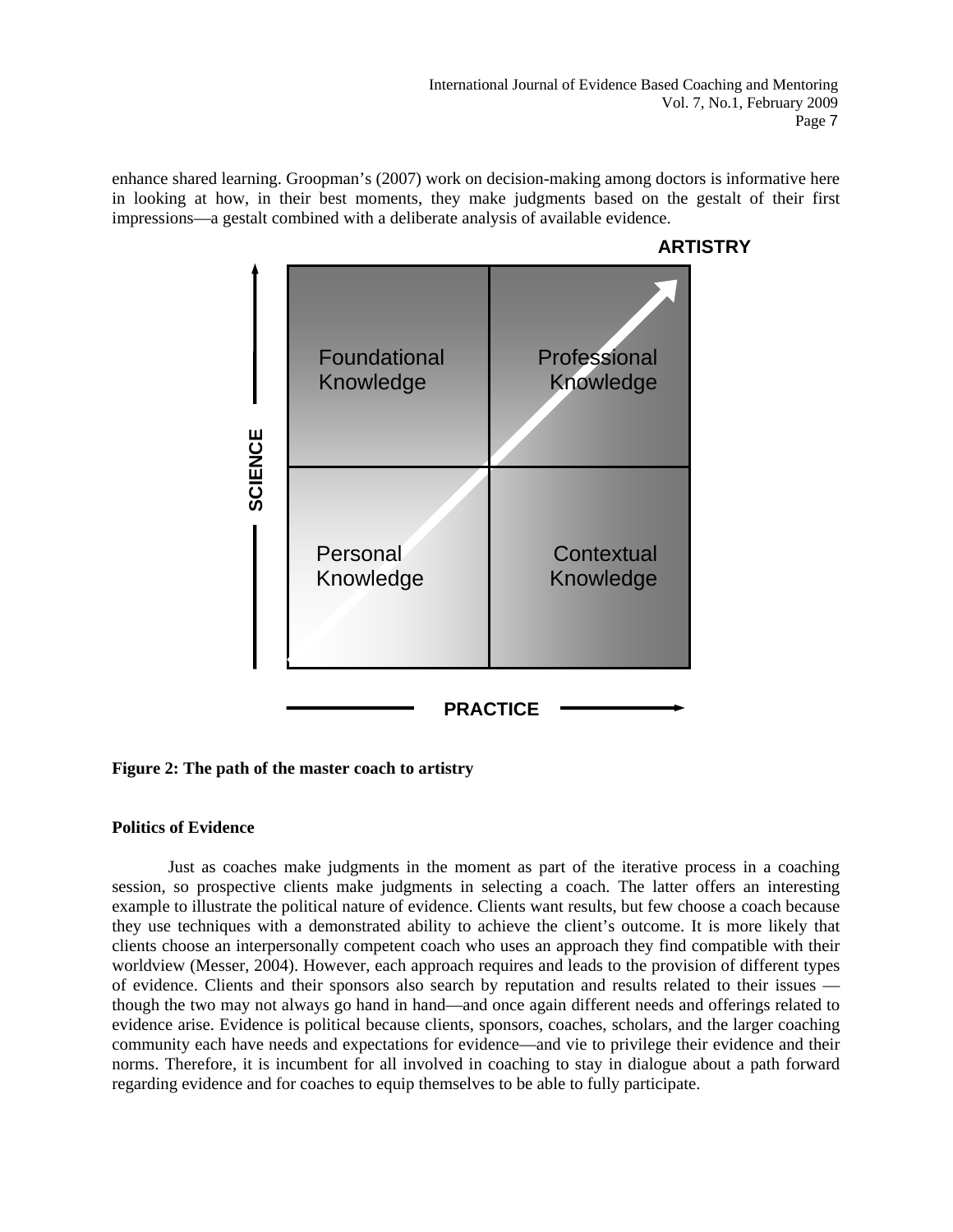As a local example of the benefit of these conversations, I worked with one organization, operating in a fairly regulated environment, to map the evidential needs and values of their stakeholders in order to develop reporting systems that provided meaningful evidence for each group they could then use for improving their performance. The regulating and governing bodies would still get their evidence around organizational performance, but the staff and management within a given program would also have relevant evidence they could use to guide how they coached their individual clients.

In order to grow in its relation to evidence, the coaching community will want to bridge science, with its proclivity to be public and generalized in the ways questions are framed and answered, and practice with its proclivity to be more private and localized in the ways solutions are crafted and applied (Trierweiler & Stricker, 1998). In the end, clearer ties between contexts, methods and results need to be articulated in thinking about evidence. Important questions are being raised across the professional community (Barlow, 2000; Lincoln, 2002; Stober, Wildflower, & Drake, 2006; Tanenbaum, 2005) to support this aim:

- 1. What types of evidence should be developed and how should they be weighted? How restrictive should the definition of "evidence" be?
- 2. Who gets to decide what counts as evidence? What is effective in examining the evidence?
- 3. What discourse and treatments are privileged by our evidence? Does the drive for standards put at risk the needs of individual clients and actions at the local level?
- 4. What are the implications of Evidence Based Practice (EBP)? What will be gained and lost?
- 5. Will an adoption of EBP methods be used by other stakeholders to increase the quality and credibility of coaching or to limit the choices available for coaches and clients? How do we balance the need for accountability with the need for further innovation and the exploration of potentially effective techniques and methods?

The debate about evidence will accelerate and external voices will become increasingly influential. As this happens, coaches must become more astute about the politics of the evidence they generate from and incorporate into their practices. In the end, coaches must decide how they will assign their allegiance in the midst of the growing demands to serve multiple masters. This can already be seen in managing the confidentiality issues around evidence in terms of negotiating the client's needs for privacy and candor, the sponsor's need for progress and value, and the organization's need for learning and results. It is my hope that the next generation of frameworks and guidelines for evidence will arise from within the profession and a place of intentionality rather than from external entities and a quest for accelerated legitimacy.

## **Implications of Evidence as a Basis for Coaching**

I have advocated here for the role of artistry in coaching as a way to bring together four domains of knowledge and their related evidence as a path to mastery. I believe this overcomes one of the critical weaknesses in recognizing the fact that the unique and dynamic fields formed in coaching relationships require that coaching be a "radically unpredictable, almost iterative process in which the next step is informed, in large part, by the conditions immediately preceding it" (Lane & Corrie, 2006, p. 155). Artistry allows a coach to work elegantly and effectively with the knowledge that is present and informative within that field, consistent with the best available knowledge in those domains, and can be connected back to the larger professional community for future and broader use.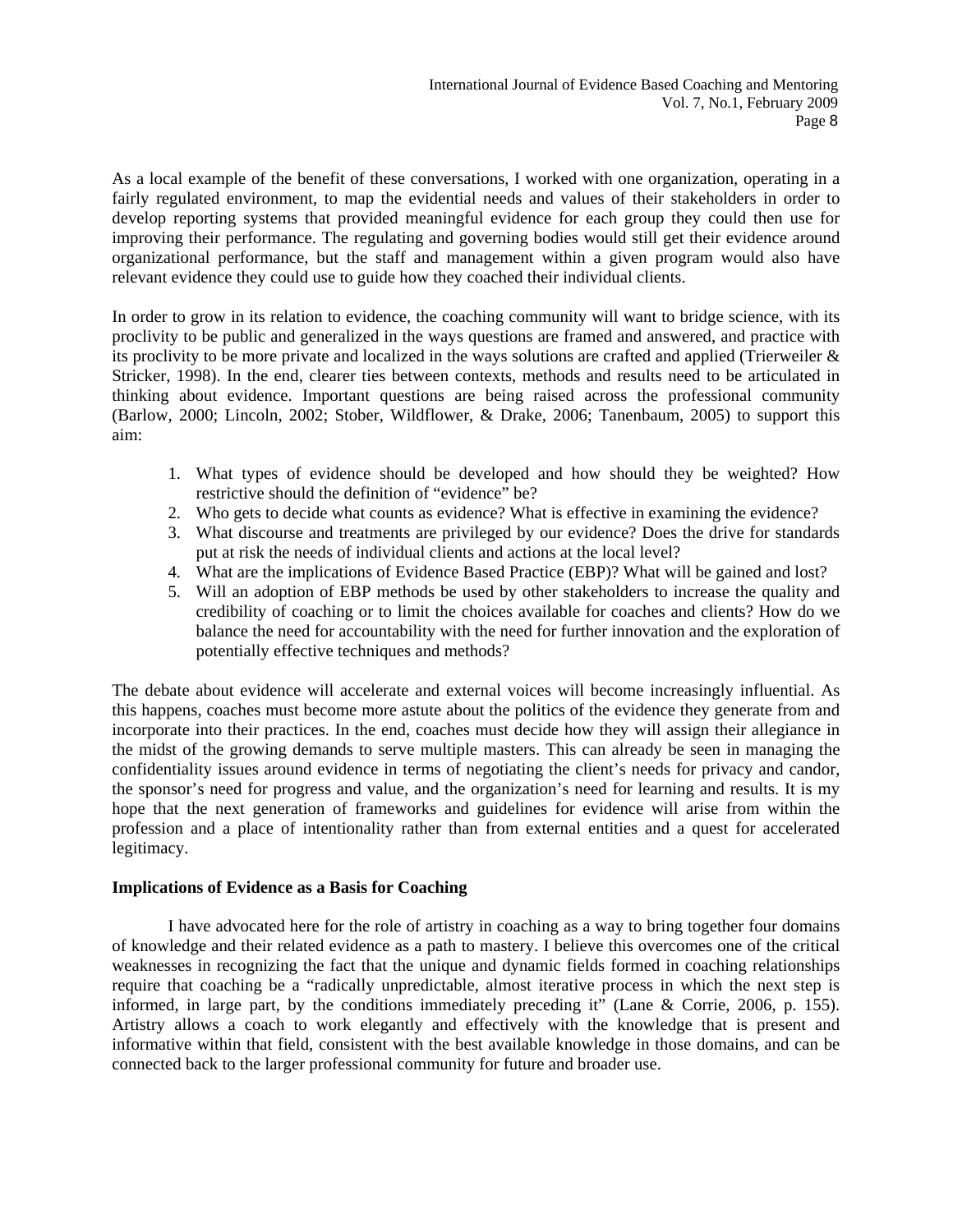The latter may be more challenging in that coaches, as with Crane and Hafen's (2002) study of psychotherapists, tend to focus on integrating research into practice to sustain a distinct professional identity and an efficacious approach rather than becoming significant producers of research itself. Even so, a relational view of evidence that is based in both science and practice will enhance our understanding of how to develop mastery in coaches. The strength of what Stober and Grant (2006, p.6) called the *informed practitioner model* lies "not in developing prescriptive intervention models to be applied with unquestioning confidence but, rather, to provide theoretical frameworks, information, critical thinking, and methodological rigor that the practitioner can use to navigate the ever-changing waters of the coaching intervention". Lane and Corrie (2006, p.208) described it as "embarking upon a never-ending search for new stories that facilitate increasingly elegant and helpful ways of working with clients to make sense of the puzzles that we, and they, are attempting to solve. In addition to identifying these narratives, we search for ways through which they may be validated and refined which are grounded in . . . the discipline[s]". Viewing evidence as a subjective and dynamic process not just an objective and static commodity frees coaching to more candidly examine their level of awareness, assumptions and actions in how they coach—and thereby improve their skills, their outcomes and their contributions to the profession.

Rather than trying to 'prove' themselves as if engaged in an adolescent dare, coaches need to take up the mantle of evidence in addressing the questions above as part of their professional and collective maturation. In doing so, it would be naïve for coaches to turn their back on science or to be against a scientific methodology. At the same time, to present coaching as a hard science—anymore than can be said of psychotherapy—is merely an attempt to make it a credible competitor in a crowded marketplace. Rather than being handed off to either the coaching research community or the marketing people, evidence is everyone's responsibility in this era (Drake, 2008b). Coaches can no longer afford to wait for larger collectives to decide on evidentiary standards for everyone or skate ahead on their own thin ice in an unregulated environment (cf. Spence, Cavanagh, & Grant, 2006).

## **Conclusion**

Evidence-based practice holds much promise as an approach to increasing the credibility and quality of coaching. By learning from the experience of those in other fields who have been down this road for nearly two decades, coaching can develop an integrated, comprehensive approach to effective interventions that serves the needs of both research and practice. In doing so, we can help ourselves by discerning how the EBP framework best fits and serves the coaching professional community, its members, and its clients. It will be important to make ample room for both *rigorous* research and *vigorous* practice as sources of evidence, and to respond to internal *and* external forces that are at play in shaping the evidence conversation and its outcome. Specifically, there is a need is to design opportunities, mechanisms, and technologies by which evidence can be effectively shared, accessed, and integrated in coaching. In the end, coaches need to become much clearer about how we think being "evidence-based" will benefit us individually and collectively.

The challenge for the coaching profession is to increase its stature and developmental capacity through better integration with traditional scientific strategies and bodies of work while remaining responsive to the demands of the marketplace, the goals of the clients, and the needs of practitioners. Rather than perpetuating the turf battles over the theoretical or practical bases for coaching, coaches and coach educators are encouraged to make explicit the evidential bases for their practices, the professional and foundational knowledge sets in which they are grounded (as contributors and benefactors), and the reflective activities they use to deepen their practice and contribute to the broader knowledge base. The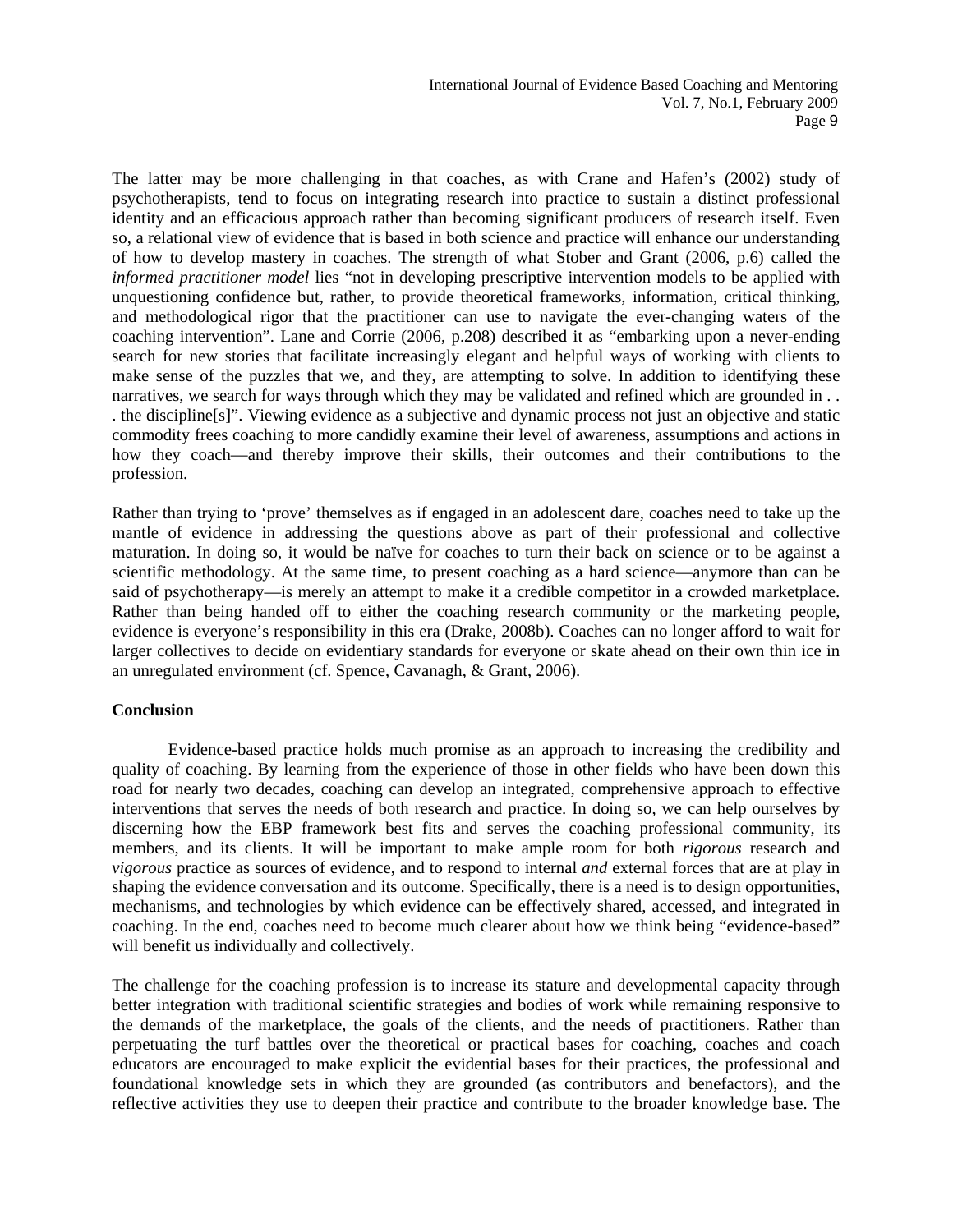adoption of an appropriate evidential standard in coaching will be enhanced through an increased mastery among practitioners in the four domains of knowledge and the underlying bodies of evidence.

I believe we will achieve this goal by developing ourselves as artisans (Drake, 2008) who blend science and practice to meet client needs through the questions we form, the evidence we choose, and the reflexive evaluation of our performance. This echoes Keeney's (1990) vision for psychotherapy that it make a dramatic shift in "freeing itself from the tight embrace of medicalism and scientism [in order to] connecting to the creative wellsprings of the arts." It can also be seen in Phillips (2006) vision that psychotherapists inhabit the middle ground of the arts between religious truth and scientific truth, in which 'truth and usefulness have traditionally been allowed a certain latitude . . . In the so-called arts it has always been acknowledged that many of the things we value most—the gods and God, love and sexuality, mourning and amusement, character and inspiration, the past and the future—are neither measurable or predictable. Indeed, this may be one of the reasons they are so abidingly important to us.'

Is not coaching a quintessential art in this regard—helping clients get to the heart of their dilemmas, the core of their values, the essence of their life, the meaning of their legacies? If coaches thought of themselves as daring yet disciplined artists, it would free them to move more confidently in the direction of their dreams for their practice, their part of the profession, and what they can do in the world (Drake, 2008b). As coaching evolves, it is my vision that we will soon be linking evidence and the arts in new ways such that we are able to look back, as Norcross (2001) does on behalf of psychotherapy, and say, "Efforts to promulgate evidence-based [coaching] have been noble in intent and timely in distribution. They are praiseworthy efforts to distill scientific research into clinical applications and to guide practice and training. They wisely demonstrate that, in a climate of accountability, [coaching] stands up to empirical scrutiny with the best of [related] interventions" (p. 346). I welcome your participation in this quest to develop a deeper and more holistic integration of evidence as a verb to be experienced in the flow of coaching.

## **References**

- Barlow, D. H. (2000). Evidence-based practice: A world view. *Clinical Psychology: Science and Practice, 7*, 241-242.
- Corrie, S., & Callahan, M. M. (2000). A review of the scientist-practitioner model: Reflections on its potential contribution to counselling psychology within the context of current health care trends. *British Journal of Medical Psychology, 73*, 413-427.
- Crane, D. R., & Hafen, J., M. (2002). Meeting the needs of evidence-based practice in family therapy: Developing the scientist-practitioner model. *Journal of Family Therapy, 24*, 113-124.
- Denmark, F., & Krauss, H. K. (2005). Unification through diversity. In R. J. Sternberg (Ed.), *Unity in psychology: Possibility or pipe dream?* (pp. 15-36). Washington, DC: American Psychological Association.
- Drake, D. B. (2007). A manifesto on the future of coaching: Critical questions for a global conversation. Retrieved February 21, 2008, from http://www.coachingcommons.org/inventing-the-future-ofcoaching/manifesto-on-the-future-of-coaching/
- Drake, D. B. (2008a). Evidence in action: A relational view of knowledge and mastery in coaching. In K. Gørtz & A. Prehn (Eds.), *Coaching in perspective* (pp. 269-287). Copenhagen: Hans Reitzel Publishers.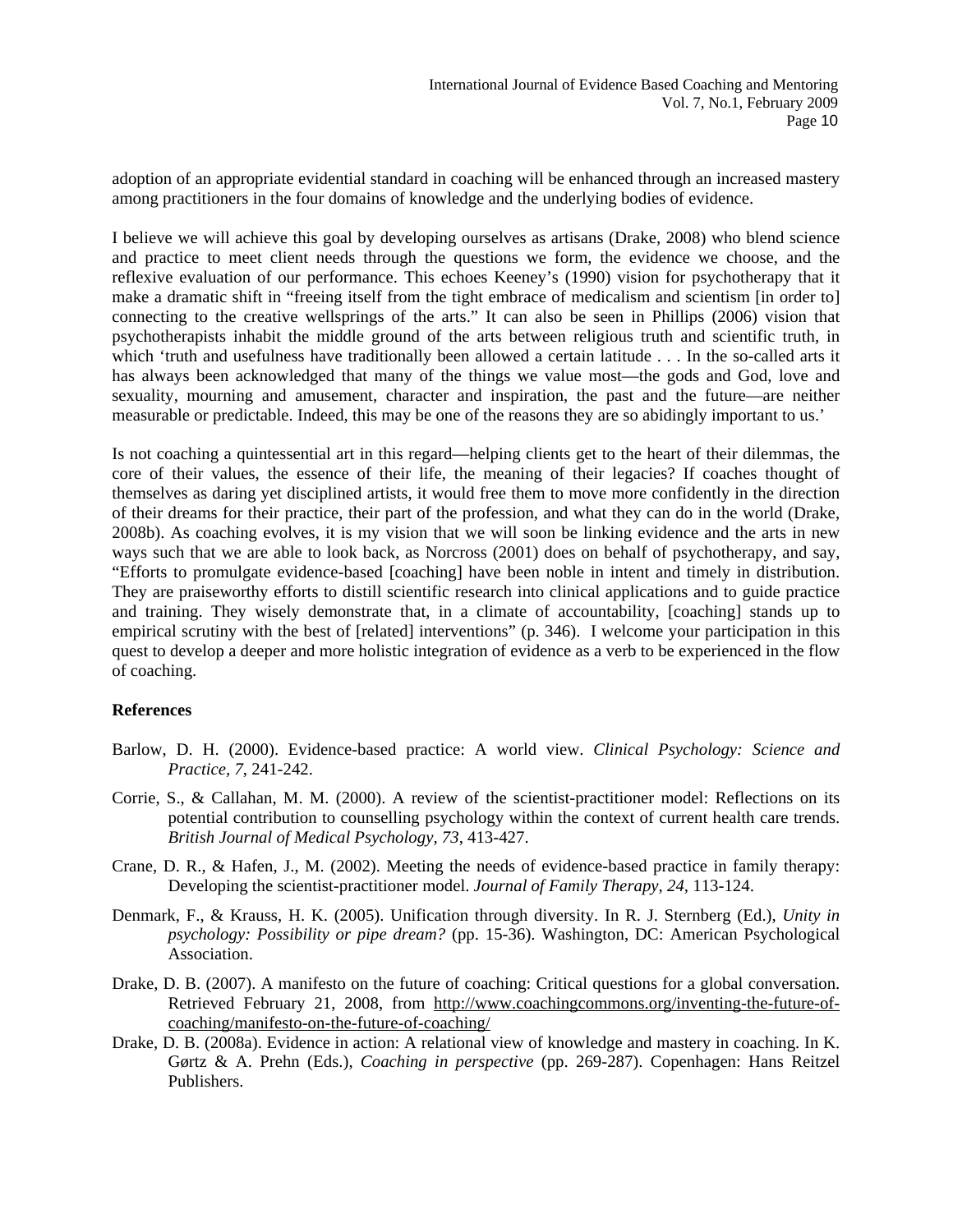- Drake, D. B. (2008b). Finding our way home: Coaching's search for identity in a new era. *Coaching: An International Journal of Theory, Research and Practice, 1*(1), 15-26.
- Drake, D. B., & Stober, D. R. (2005). The rise of the postprofessional: Lessons learned in thinking about coaching as an evidence-based practice. In A. M. Grant & M. Cavanaugh (Eds.), *Australia Conference on Evidence-Based Coaching*. Sydney, Australia: University of Sydney.
- Eddy, D. M. (2005). Evidence-based medicine: A unified approach. *Health Affairs, 24*(1), 9-17.
- Fisher, W. R. (1987). *Human communication as narration: Toward a philosophy of reason, value, and action*. Columbia, SC: University of South Carolina Press.
- Grant, A. M. (2006). An integrative goal-focused approach to executive coaching. In D. R. Stober & A. M. Grant (Eds.), *Evidence based coaching handbook: Putting best practices to work for your clients* (pp. 153-192). New York: John Wiley & Sons.
- Grant, A. M., & Cavanagh, M. J. (2003). *Toward a profession of coaching: Sixty-five years of progress and challenges for the future*. Sydney, Australia: University of Sydney.
- Groopman, J. (2007). Groopman: The doctor's in, but is he listening? Retrieved April 18, 2007, from <http://www.npr.org/templates/story/story.php?storyId=8946558>.
- Hayes, S. C., Barlow, D. H., & Nelson-Gray, R. O. (1999). *The scientist-practitioner: Research and accountability in the age of managed care*. Boston: Allyn and Bacon.
- Keeney, B. P. (1990). *Improvisational Therapy*. New York: Guilford Press.
- Kraiger, K. (2002). Decision-based evaluation. In K. Kraiger (Ed.), *Creating, implementing, and maintaining effective training and development: State-of-the-art lessons for practice* (pp. 331- 375). San Francisco: Jossey-Bass.
- Lane, D. A., & Corrie, S. (2006). *The modern scientist-practitioner: A guide to practice in psychology*. London, UK: Routledge.
- Lincoln, Y. S. (2002). On the nature of qualitative evidence, *Annual Meeting of the Association for the Study of Higher Education*. Sacramento, CA.
- Linley, P. A. (2006). Coaching research: Who? What? Where? When? Why? *International Journal of Evidence-Based Coaching and Mentoring, 4*(2), 1-7.
- Margison, F. (2001). Practice-based evidence in psychotherapy. In C. Mace, S. Moorey & B. Roberts (Eds.), *Evidence in the psychological therapies: A critical guide for practitioners* (pp. 174-198). London, UK: Brunner-Routledge.
- Messer, S. B. (2004). Evidence-based practice: Beyond empirically supported treatments. *Professional Psychology: Research and Practice, 35*(6), 580-588.
- Milton, M., & Corrie, S. (2002). Exploring the place of technical and implicit knowledge in therapy. *The Journal of Critical Psychology, Counselling and Psychotherapy, 2*(3), 188-195.
- Nathan, P. E., & Gorman, J. M. (2002). *A guide to treatments that work*. London, UK: Oxford University Press.
- Norcross, J. C. (2001). Purposes, processes, and products of the task force on empirically supported therapy relationships. *Psychotherapy, 38*(4), 345-356.
- Peterson, D. B., & Hicks, M. D. (1996). *Leader as coach: Strategies for coaching and developing others*. Minneapolis, MN: Personnel Decisions International.